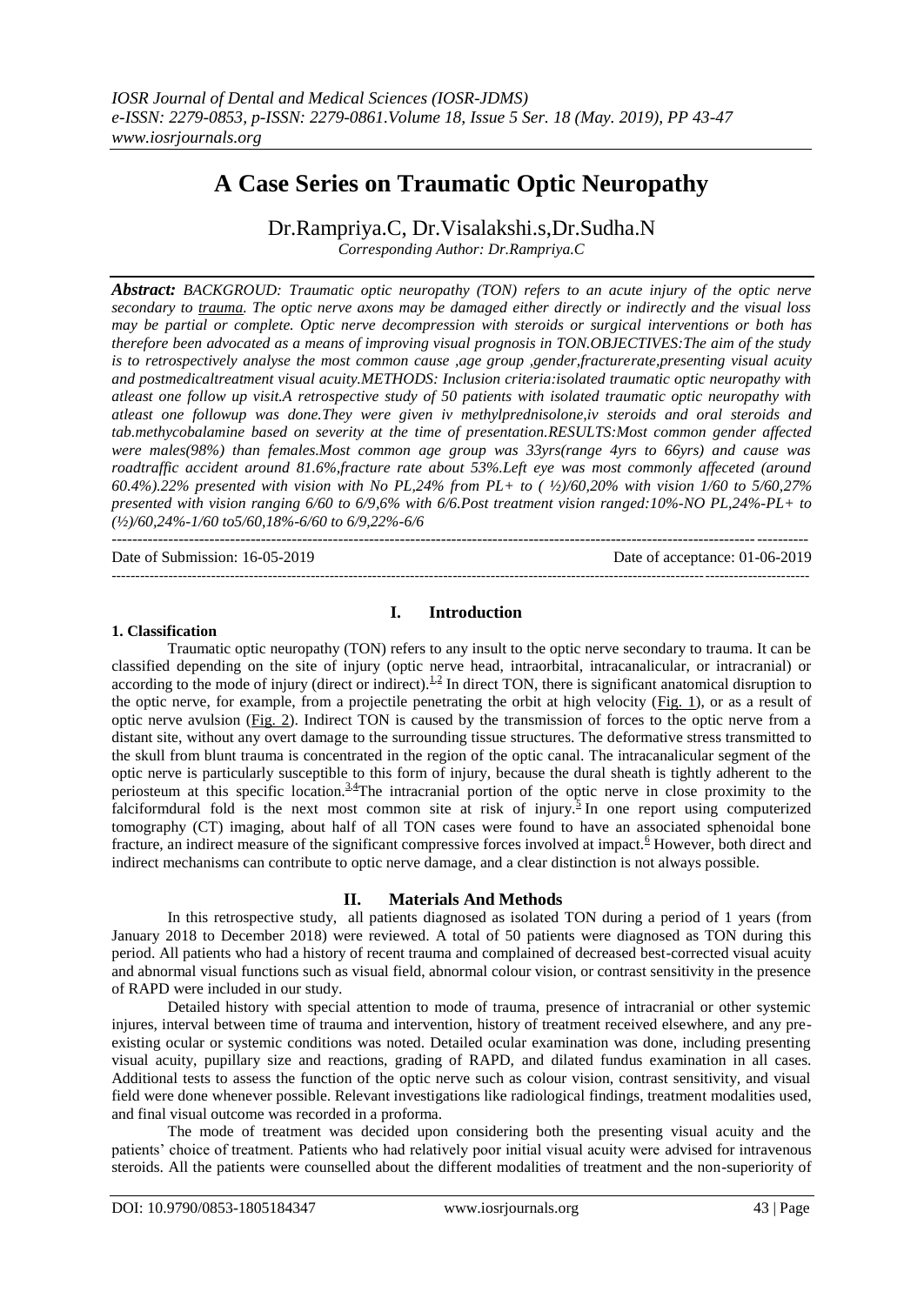any modes over other. The final decision was taken considering the duration of trauma, presenting visual acuity, and presence of any contraindication to steroids. Subjects were followed up from at least 6 weeks' to 6months duration. For the purpose of analysis, we divided the subjects into three groups. Group 1: Patients who did not receive any treatment but ony tablet methylcobolamine as placebo; Group 2: Patients who received low-dose steroids (1 mg/kg/day) for 7 days followed by gradual tapering up to a period of 6 weeks; Group 3: Patients who received intravenous high-dose steroids (1 g/day in two divided doses for 3 days) followed by oral dose of 1 mg/kg/day, which was gradually tapered and stopped after 6 weeks. For the purpose of analysis, the visual acuity was converted to logMAR.

## **III. Results**

There were 50 cases identified with the diagnosis of isolated TON. 2patients were excluded because of lack of followup.

The mean age of the patients present in the study was 33.37years, with the age range from 4 to 66years. Out of total 50 subjects, 97.96% were males and 2.04%were females.

R.% (*n* = 19) of the subjects. There were no cases of bilateral TON in our study.Fracture rate was 58(52.25%)

All the patients had complaints of diminution of vision. Other common symptoms included loss of consciousness, headache, redness, and deviation of the eyes.Presenting visual acuity in affected eye was 1/2/60 to no PL in 24(48.98%),5/60 to 1/60 in 7(14.29%),6/60 to 6/9 in 16(32.65%) and 6/6 in 2(4.08%).



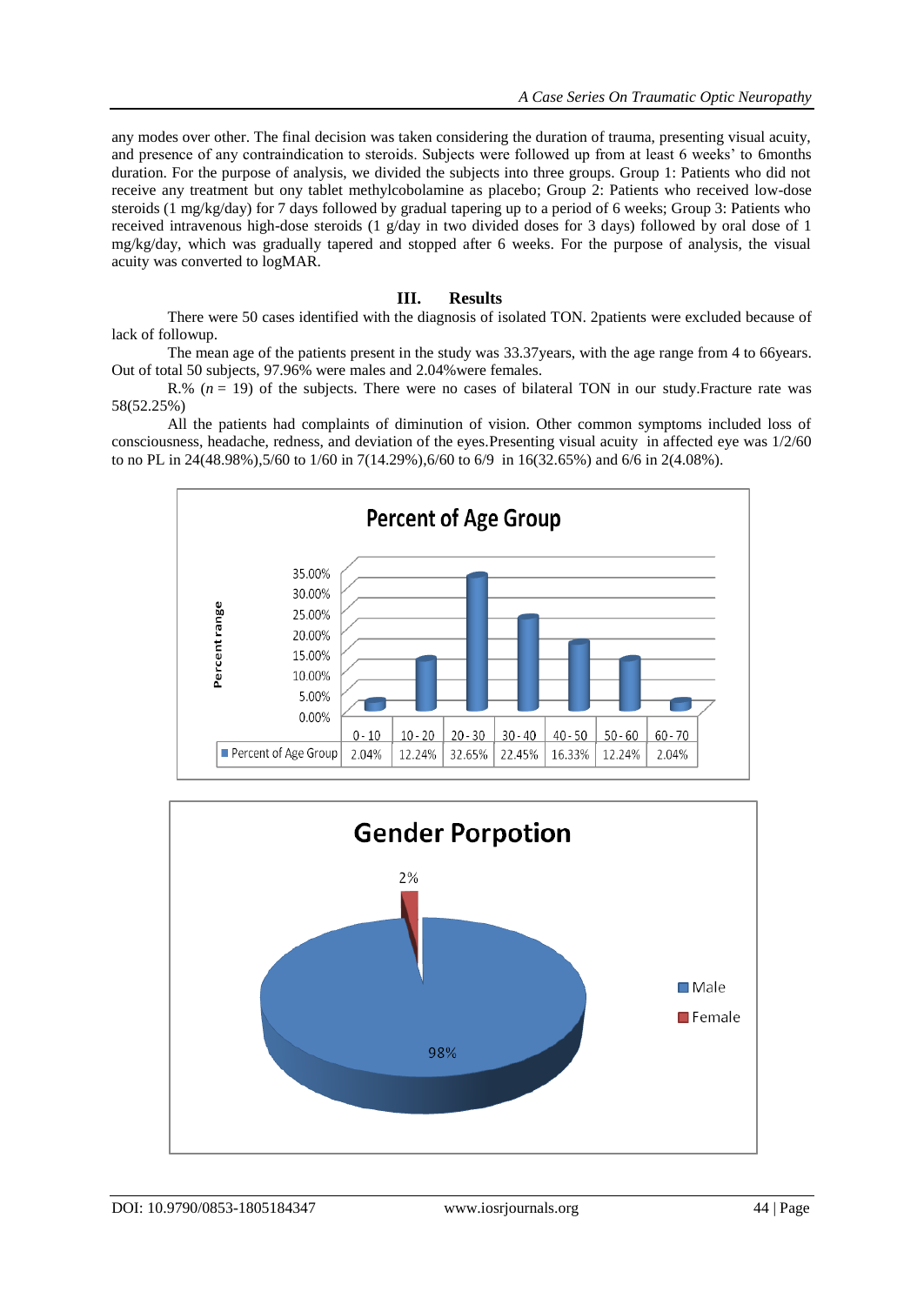

[Figure 1](https://www.ncbi.nlm.nih.gov/pmc/articles/PMC5812705/#F0001) shows the distribution of visual acuity in all the subjects. All the subjects had RAPD on swinging flash light test. Fig1

| $Eye(1)$ missing)         |               |  |
|---------------------------|---------------|--|
| Right Eye                 | 19(39.58%)    |  |
| Left Eye                  | 29(60.42%)    |  |
| <b>Pre Visual Acuity</b>  |               |  |
|                           |               |  |
| 6/6                       | $2(4.08\%)$   |  |
| $6/9 - 6/60$              | 16(32.65%)    |  |
| $5/60 - 1/60$             | 7(14.29%)     |  |
| $\frac{1}{2}$ , 60 - NOPL | 24(48.98%)    |  |
| <b>Post Visual Acuity</b> |               |  |
| 6/6                       | 11(22.45%)    |  |
| $6/9 - 6/60$              | $10(20.41\%)$ |  |
| $5/60 - 1/60$             | 12(24.49%)    |  |
| $\frac{1}{2}$ .60 -NOPL   | 16(32.65%)    |  |
| <b>NA</b>                 |               |  |

# **IV. Discussion**

Injuries leading to TON can be classified as direct or indirect depending on the mechanism of trauma. Direct injuries occur when the optic nerve is injured directly by a projectile, knife, or other object that penetrates the orbit. Indirect optic neuropathy is diagnosed when the injury to the nerve results from the non-penetrating effects of trauma. The mechanisms include trauma by bony fragment, optic nerve sheath haematoma, and concussion injury occurring when the force of trauma is imparted to the skull and transmitted into the optic nerve. All the cases in our study were due to indirect injuries. Generally, direct optic nerve injuries are less common and tend to have worse visual prognosis, which is why more clinical research is done in indirect injuries, where the opportunity for visual recovery is more. $\frac{3,10}{ }$  $\frac{3,10}{ }$  $\frac{3,10}{ }$  $\frac{3,10}{ }$ 

Another way to classify TON is based on the site of injury. Intraocular optic nerve injury resulting from violent rotation of the globe leads to avulsion of the distal end of the optic nerve and usually assumes a typical fundus picture of peripapillaryhaemorrhage and disruption of the choroid. In the orbit, the nerve is redundant and is cushioned by orbital fat, hence the less chance of indirect injury. Trauma in this region is mainly due to intraorbitalhaemorrhage or emphysema causing either ischaemia or elevated intraorbital pressure compromising the circulation of optic nerve known as orbital compartmental syndrome. Intracanalicular injury is the most common site for TON and is associated with high-momentum decelerating injuries, especially in frontotemporal region. Optic nerve is strongly tethered to bone at the orbital opening of the optic canal, in the canal itself, and at the intracranial entrance of the canal. Moreover, the optic canal has a mean subdural cross-sectional space of only 1.84 mm<sup>2</sup>[.](https://www.ncbi.nlm.nih.gov/pmc/articles/PMC5812705/#CIT0002) Thus, even small amounts of bleeding or oedema may infarct the nerve and the fracture of canal may injure the nerve. At both ends of the canal, the nerve is also subjected to shearing forces, because the brain and orbital contents are free to move, but the intracanalicular portion of the nerve is not. The intracranial optic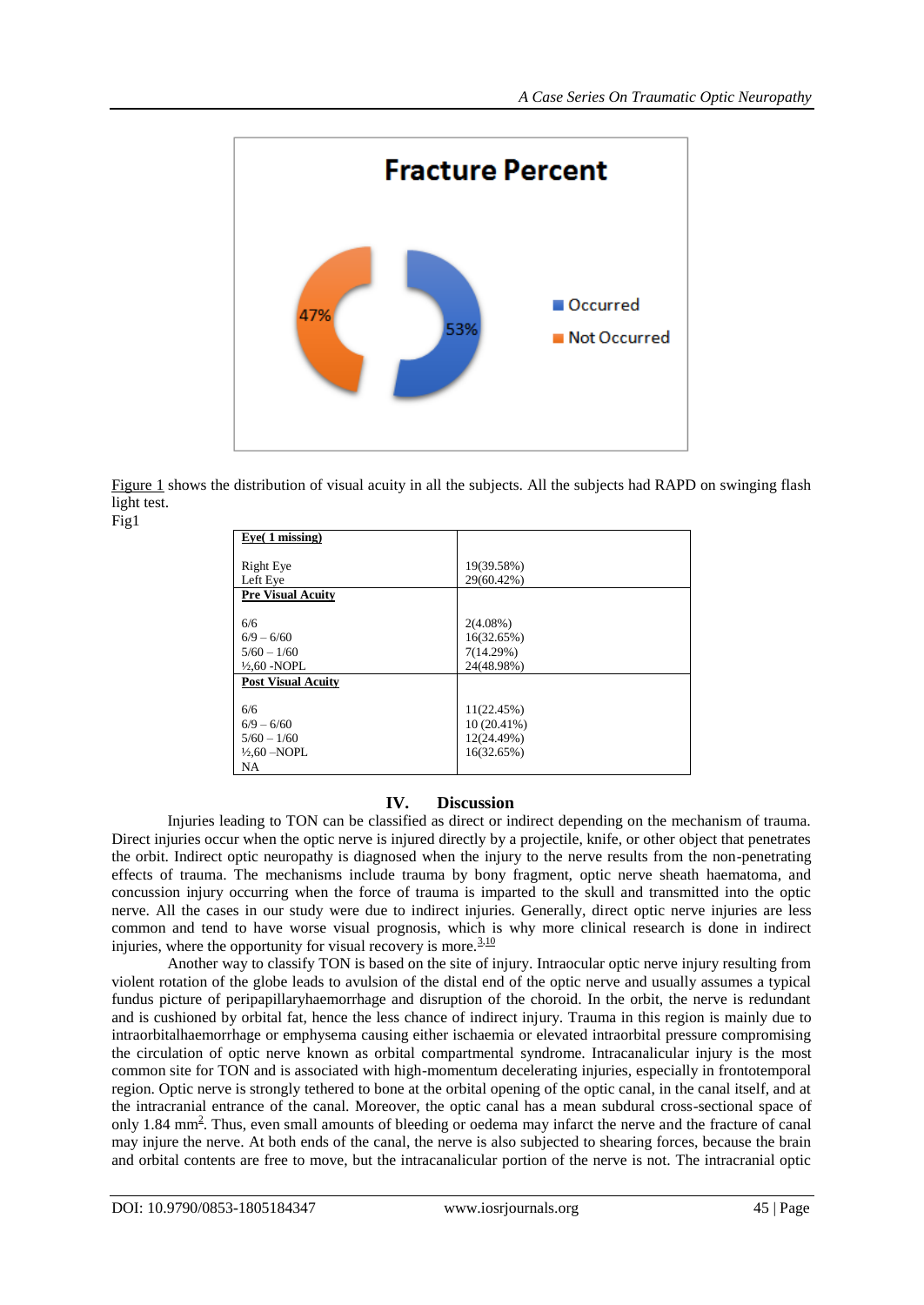nerve is the next most common site of injury, followed by injuries that also involve the chiasm that produces characteristic visual field changes. $\frac{19}{2}$  $\frac{19}{2}$  $\frac{19}{2}$ 

Most of the studies have reported variable degrees of visual loss that may not always correlate with the severity of trauma. Many studies have found that even trivial trauma following fall injury or RTAs without vehicular collision may lead to severe loss of vision especially if there is impact over the lateral part of the forehead or over the orbital rim.<sup>[15,](https://www.ncbi.nlm.nih.gov/pmc/articles/PMC5812705/#CIT0015)[18](https://www.ncbi.nlm.nih.gov/pmc/articles/PMC5812705/#CIT0018)</sup> Immediate vision loss was noted in 60% patients and may imply more severe and irreversible damage to the optic nerve such as optic nerve avulsion or transection, whereas delayedonset visual loss may occur owing to optic nerve oedema and may have a better visual prognosis. However, in cases of children, patients with massive lid swelling or in comatose patients, there might be a delay in detection of visual loss. In our study, visual outcome was similar in both patients who had immediate loss of vision and delayed loss of vision. In all cases, the presence of RAPD observed by a swinging flash light test remains the most useful clinical test to diagnose optic nerve dysfunction. Hence, in any case of trauma to the head or face, a swinging flash light test must be done at the initial presentation for early detection of traumatic optic neuropathy, even in unconscious patients.

The most common optic disc finding was a normal looking disc. Those presenting with pallor of the disc were those who had presented relatively later in our study. So although they had better visual acuity at presentation, in spite of the various treatment modalities used, there was no significant improvement in final visual acuity. Patients who had oedematous disc, although they had worse presenting visual acuity, had significant improvement in vision after treatment. Brodsky et al.<sup>[22](https://www.ncbi.nlm.nih.gov/pmc/articles/PMC5812705/#CIT0022)</sup> and Goldenberg-Cohen et al.<sup>[11](https://www.ncbi.nlm.nih.gov/pmc/articles/PMC5812705/#CIT0011)</sup> have also reported favourable prognosis for visual recovery in cases with optic nerve swelling after blunt trauma.

Positive radio-imaging findings were present in 60% of patients. We tried to analyse the radio-imaging findings with the presenting visual acuity. We found that patients who had worse visual acuity at presentation often had positive findings in imaging studies, ranging from fractures in the orbital bone, intracranial injury, and thickening of the optic nerve sheath suggesting the severity of trauma. However, by radio-imaging study, none of the patients in our study demonstrated fracture in the optic canal, which is reported to be found in 14–44% of cases in other studies.<sup>[11,](https://www.ncbi.nlm.nih.gov/pmc/articles/PMC5812705/#CIT0011)[21](https://www.ncbi.nlm.nih.gov/pmc/articles/PMC5812705/#CIT0021)</sup> This is probably due to the larger (3 mm) slices taken for the CT scan, which may have missed the fracture of the optic canal. Specifically requesting for acquisition of smaller slices in CT scan may help to visualise the minute details, absence of which may have led to misinterpretation of findings in our study. Various reports<sup>[21](https://www.ncbi.nlm.nih.gov/pmc/articles/PMC5812705/#CIT0021)</sup> also have noted an underestimation of fractures by a  $CT$  scan, which were later discovered on surgical exploration.

Similar to the findings in other studies, the patients with poor initial vision had worse visual outcome irrespective of any of the treatment modalities. $\frac{10}{10}$  $\frac{10}{10}$  $\frac{10}{10}$ ,

We tried to analyse the improvement in visual acuity in relation to the duration from trauma to the initiation of treatment. We did not find any significant difference in visual outcome in patients who received early treatment. Out of 4 cases, 2 cases had improvement in visual acuity after receiving steroid even after 4 weeks of trauma.

Any patient with traumatic optic neuropathy, especially when there is associated head injury, requires a comprehensive work-up with collaboration of the trauma physician, head and neck surgeon, ophthalmologists, and neurosurgeons. The choice of treatment depends on the individual patient and the treating physician. However, a trial of high-dose steroid can be given in patients without significant head injury. Our sample size was small and being a retrospective study, there was inherent selection bias in the study. Based on our finding, we may not be able to set future recommendations; however, these observations are helpful and add to the literature about the clinical pattern and treatment outcome of traumatic optic neuropathy in Nepal. [Go to:](https://www.ncbi.nlm.nih.gov/pmc/articles/PMC5812705/)

## **V. Conclusion**

Traumatic optic neuropathy can lead to severe and permanent visual loss in young male individuals sustaining head trauma. Poor initial visual acuity and intracranial injuries are predictors of poor final visual outcome. High-dose intravenous steroid improves final visual outcome in patients with traumatic optic neuropathy provided that intracranial injury is ruled out. [Go to:](https://www.ncbi.nlm.nih.gov/pmc/articles/PMC5812705/)

#### **Limitations**

This was a retrospective study with flaws in the study design, as it was not controlled or randomised and the selection bias for method of treatment could not be removed. There were small numbers of patients in the study groups.